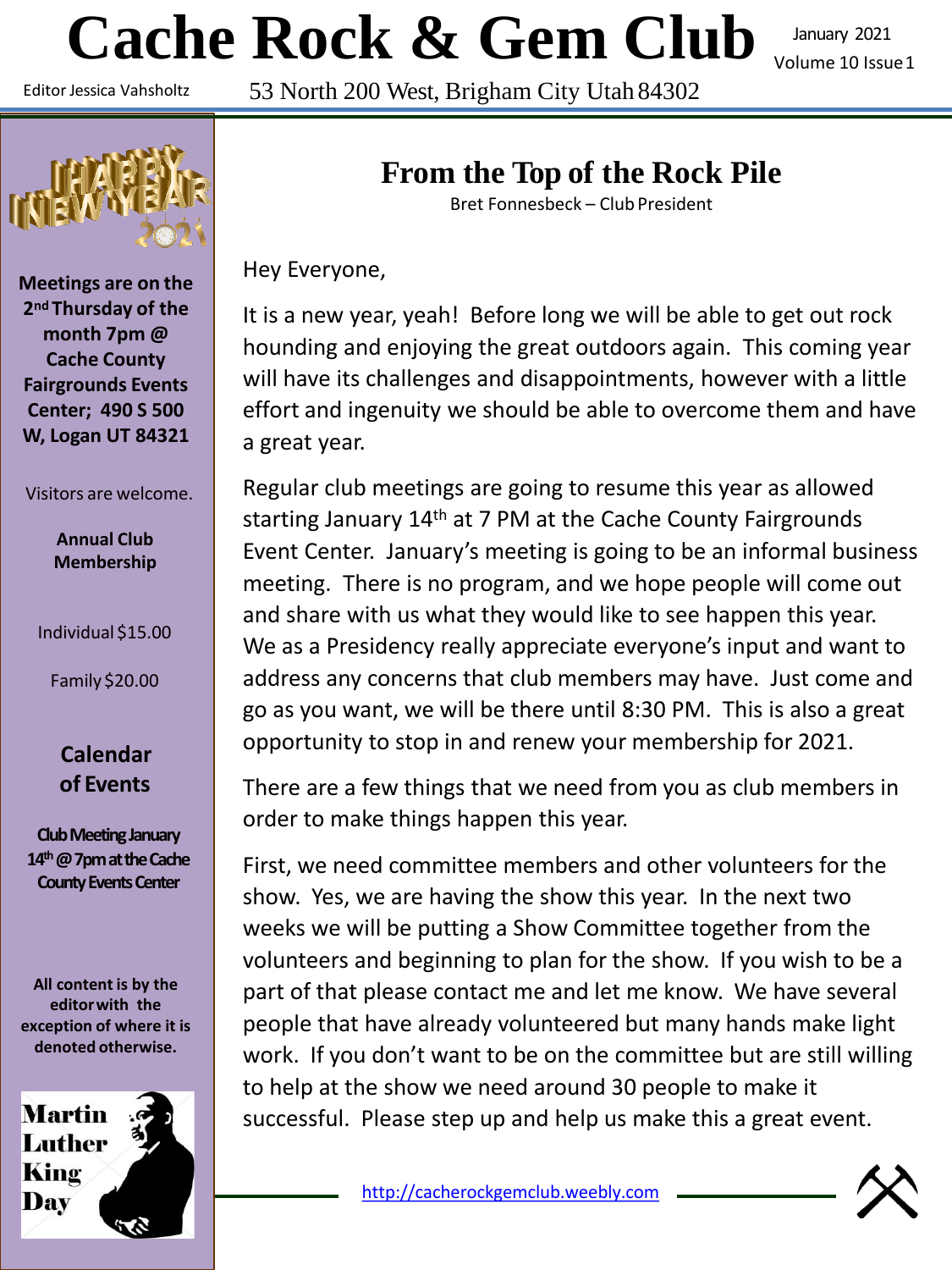## **President Message Continued:**

Second, there are many people who for one reason or another can not make our monthly meetings but still have a desire to help out and be part of the club. We would like to hear from you so we can know how best to keep you updated and aware of what is going on in the club. We have a Facebook group that we post stuff to, and a website, but there are many in the club who don't use either one. We would love suggestions.

The tentative monthly meeting schedule is as follows: January 14, February 11, March 18, April 8, May 6, June 10, July 8, September 9, October 14, November 11, December 9. March is not on the second Thursday, it is on the third. August is not scheduled yet because we still need to make a decision on where to have the annual picnic.

We are going to have a contest in February. We are looking for new logos for the club to use on shirts, hats, etc. There will be one of them that will be chosen for the official logo and the designer will be awarded a nice prize. This contest will run from the February meeting until the March meeting. The Prize will be shown at the February meeting and more details will be given. You will have the time between the two meetings to turn in your design. Then voting will happen at the March meeting and a winner will be chosen. We will also put the details in the February Newsletter.

I hope you all have a great 2021. Stay safe and healthy. Remember to be Kind to everyone. You never know what battles they are fighting and you could be the one that helps them or breaks them. We all have different beliefs and opinions but there is no reason we can't be tolerant and respectful. Thanks for all you do for this club.

#### **Bret Fonnesbeck President Cache Rock and Gem Club**

## **First Presidents Message:**

Happy New Year Everyone,

As I think about last year I remember good times with my fellow rock club members. The times where we came together to share laughs and stories of our passion for rocks and gemstones. Visits to the club shed and meetings where we learned silversmithing and wire wrapping. Our educational programs on Amethyst and Alexandrite are the things I remember. Rock Jeopardy? (You guys are really smart) And who could forget that Stingray one of our members found at the fossil quarry. Not me that's for sure.

2021 will be filled with more great memories and I look forward to making them with each of you. All my best to you and your families for the year ahead.

## **Patrick Carroll 1 st Vice President Cache Rock and Gem Club**

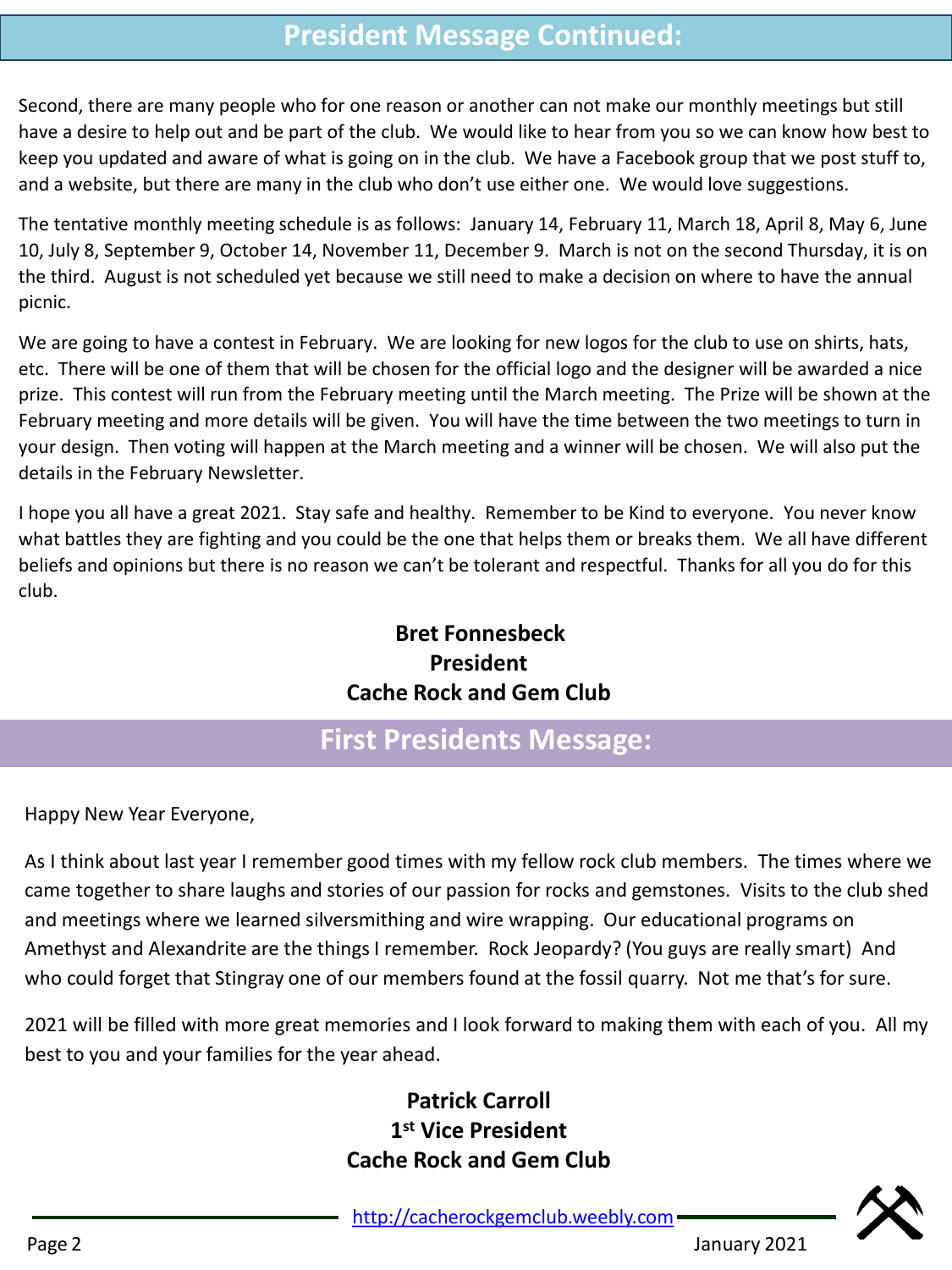## **First Presidents Message Continued:**

Here we are at the start of what hopefully will be a better new year, we had some great trips last year thanks to suggestions from club members and the hard work from the trip committee. We are looking for ideas of places to go this year, they can be spots we haven't been to in awhile or if someone has a new place to go, we would like to hear your ideas. We will be getting the committee together in the next couple of weeks to start planning so let myself or someone on the committee know. Happy new year!

> **Dave Nielson 2 nd Vice President Trip Manager Cache Rock and Gem Club**

## **Chairman of the Board Message**

We are finally into the new year and I hope that this finds all of you well and happy. For this year, we are going to plan on meetings and outings, and we are also going to plan on the show for this year. We will just take it one day at a time and do the best we can, As we start this year, we are going to start meeting again and just get out and have somewhere to go if nothing else. We still need to have people to help us with the show committees and one of the things that we could really use is all of you to take photos of our activities. We just need to have people that will take photos so that we can put them onto our web site and also to put them into the monthly newsletter. If nothing else, just take your camera or phone with you and take a few photos while taking a break from filling your bucket or between buckets. These photos are also used at our show to put up on the big screen so people will see what we are doing in the club. I want to thank Bret for putting up with this mess and doing his part to help keep the club running. I know that it is hard, even without all the problems that this past year has given us. Well, stay well and keep your family safe and happy and hope to see all of you soon.

> **Gary Warren. Rock Show Director Chairman of the Board Cache Rock and Gem Club**

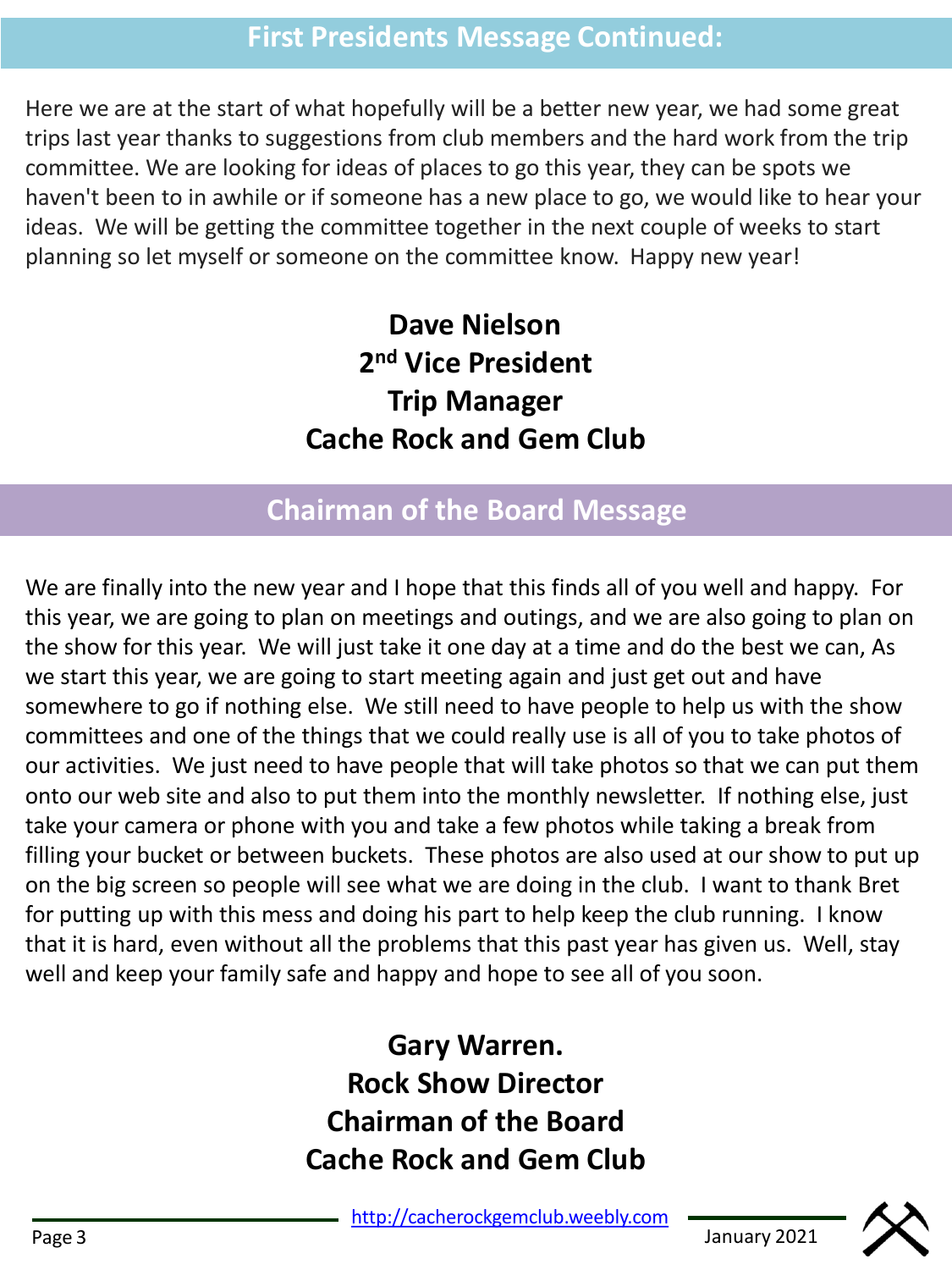### **January Birthstone**



January's birthstone is the Garnet. The word "garnet" comes from the 14th century Middle English word *gernet*, meaning "dark red." The word is derived from Latin *granatum*, which means "seed," and is called so because of the gemstone's resemblance to the red seeds of the pomegranate.

Garnet is the name of a group of minerals that come in a rainbow of colors, from the deep red of the pyrope garnet to the vibrant green of tsavorites. Some rare garnets are even blue, colorless, or—most rare of all—change colors in different lights. But the most common garnet color is a beautiful range of reds, from rust colored to deep violet-red.

**Courtesy American Gem Society**

#### **Rock & Gem Club Garnet Finds**







## Junior Members

Which three states claim the Garnet as their state gem? \_\_\_\_\_\_\_\_\_\_\_, \_\_\_\_\_\_\_\_\_\_\_\_, \_\_\_\_\_\_\_\_\_\_\_\_. Which state claims the Star Garnet as it's state gem?





January 2021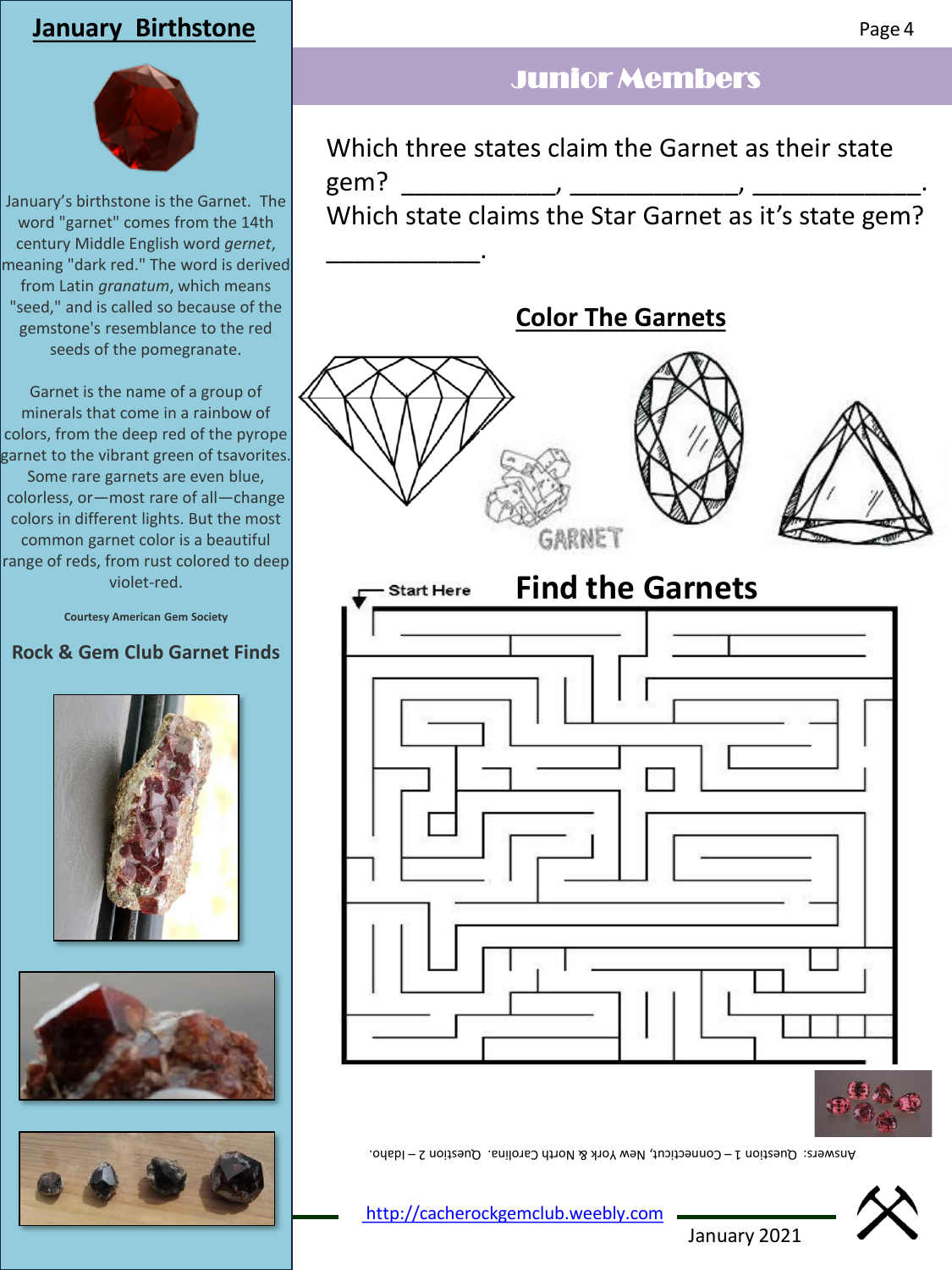## **CR&GC Members Rock Shed \*Open With Restrictions See Below\***

#### **Shed Crew:**

| Larry Christopherson 435-723-6476 |
|-----------------------------------|
| 435-757-4927                      |
| 435-720-1775                      |
|                                   |

**Slab saw cost 0.20 per inch ofrough**

Only trained shed crew are authorized to set up and run the saws.

| Cost is ; | <b>Adults</b> | Jr. members |
|-----------|---------------|-------------|
| Wheels    | \$2.00        | \$1.00      |

400 West 60 South Hyrum, UT



## **Rock Buckets**

The club has 3 gallon buckets of rough rock for sale. The rough is a varied collection from club trips and includes petrified wood, palm, agate, etc. The cost is \$10.00 to club members. If interested contact one of the club officers.



# **Shed Rules**

\*Three people in the shed to maintain space & social distancing. \*The shed is open on Wednesday Evenings 5- 8pm Saturday Mornings 9am-

1pm

\*By appointment only! \*Please contact Larry Christophersen @ (435)723-6476. You may text, but start the text out with CRGC. If Larry does not answer please leave a voicemail and he will get back with you. You can also email Larry at larry-0021@comcast.net

Page 5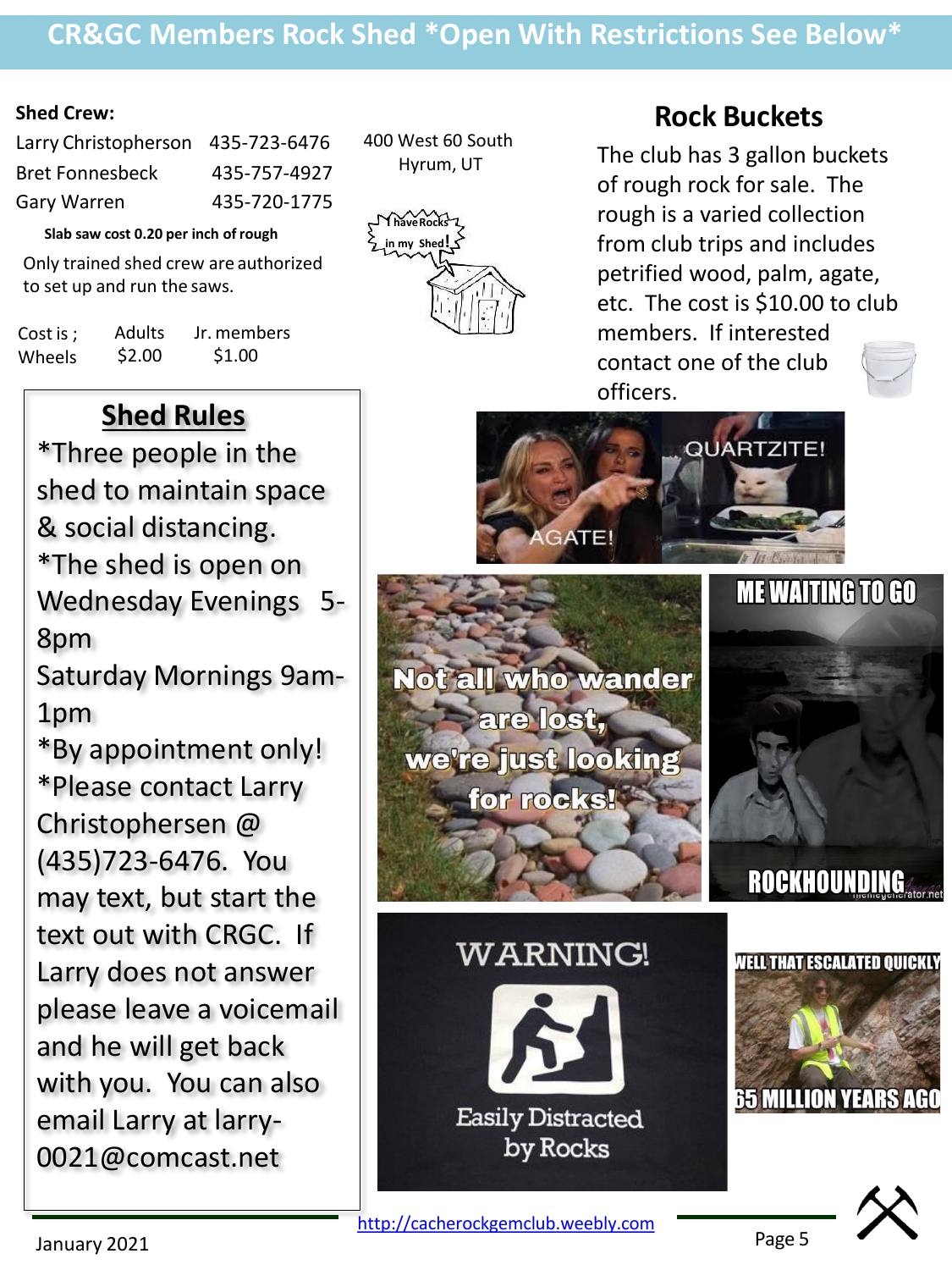**Club Member Advertisements & Upcoming Show Information**



North Star Turquoise Clint & Louisa https://www.facebook.c [om/groups/1483965771](https://www.facebook.com/groups/1483965771911841/) 911841/ [www.nsturquoise.com](http://www.nsturquoise.com/) 802-782-7330

Dee Findlay [dafind\\_55@yahoo.com](mailto:dafind_55@yahoo.com) 307 350-5386

Vbenterrprize [vanbrown722@gmail.com](mailto:vanbrown722@gmail.com)

# Richard Kocurek [www.brightstargemstones.com](http://www.brightstargemstones.com/) Bright Star Gemstones 970.349.9327

#### **Bob & Maria Stewart**

(435)258-0025 (435)764-5741 Please call for an appointment. [bobhstewart@q.com](mailto:bobhstewart@q.com) [mexicanroseagates@gmail.com](mailto:mexicanroseagates@gmail.com)

We have been assembling a large collection of silicates, mainly agate, jasper and quartz from Mexico for over 10 years. We are now offering our collection for sale online and at various rock and gem shows. Our mission is to find, collect and sell the finest agate, jasper, geodes and other forms of chalcedony, mainly from family-owned property in Mexico, to offer to you at affordable prices.

#### **Craig's Wire Wrappings**

Professional quality jewelry wire wrapping. Cabs (all shapes-mineral or fossil), sea glass or tumbled glass, crystals, coins, etc. Tree of Life-open or on stone, necklaces, rings. Gold, rose gold, sterling silver, copper, brass wire. Club member discount. See examples on FB@ Craig's Wire Wrappings. 435-730- 5556.





Page 6